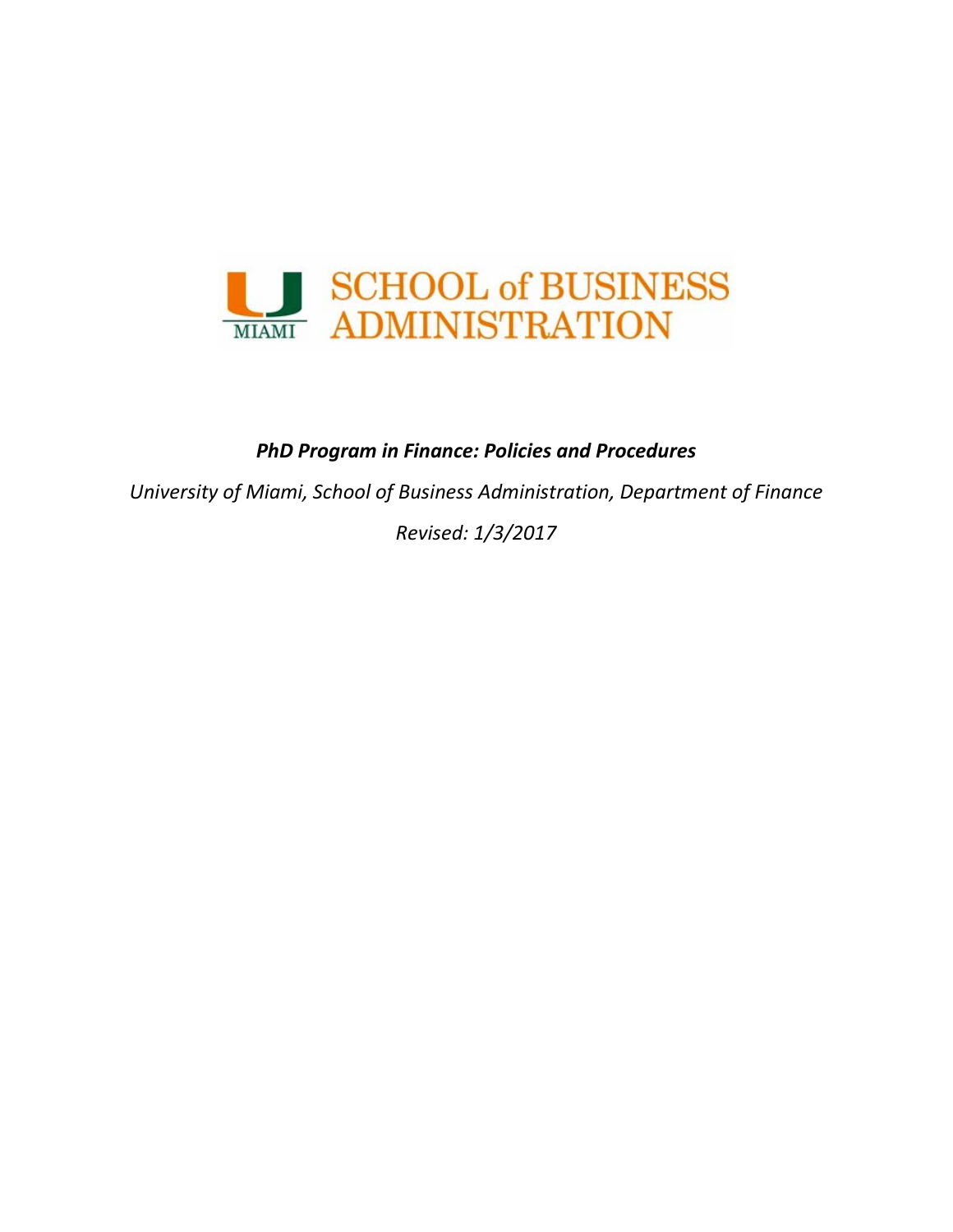#### **Introduction**

The internationally well-recognized faculty members of the [University of Miami's Department of](http://www.bus.miami.edu/faculty-and-research/faculty-directory/finance/index.html)  [Finance,](http://www.bus.miami.edu/faculty-and-research/faculty-directory/finance/index.html) as well as the university's many research centers and programs, establish an environment conducive to the goal of educating PhD students to develop new knowledge and disseminate it among the academic community and into business practice.

The PhD Program in Business with Concentration in Finance (herein referred to as the PhD Program in Finance) is primarily concerned with such research areas as: (i) the behavior of asset prices, e.g., stocks, bonds, options, and real estate, (ii) the financing of corporations, including the choice of investments and sources of funds, (iii) household finance and individual investor behavior, (iv) corporate governance and incentives of executives and employees, and (v) the management and regulation of banks and other financial intermediaries.

In recent years, the finance faculty at the University of Miami has created a strong profile in the area of "behavioral finance," which emphasizes inter-disciplinary scholarship, e.g., finance combined with psychology research. It is an important goal of the PhD program to train PhD students interested in this emerging research area. The department of finance organizes the [Miami Behavioral Finance Conference](http://bus.miami.edu/umbfc/) each year, which attracts finance researchers from all around the world to present and discuss research in this area. The finance faculty also organizes a weekly [Finance Seminar Series](http://www.bus.miami.edu/faculty-and-research/conferences-and-seminars/finance-seminars/index.html) with invited speakers from top research universities in the U.S. and around the world. In addition, the department organizes a [Finance Brown Bag Seminar Series](http://www.bus.miami.edu/faculty-and-research/academic-departments/finance/brown-bag/index.html) as a forum for presentations by its own faculty and PhD students.

All students should note that "graduate study" in the PhD program in finance at the University of Miami implies an integrated program of advanced study and research, based on an adequate academic background, presupposing personal maturity, and making much more than an average demand on the initiative as well as the scholarship of the student. Being a student in the finance PhD program means a commitment to full-time and in-residence study. Students are expected to be present in the finance department on a regular basis, and those who must be absent for a period longer than ten days have to get permission from the finance PhD program coordinator.

The policies and procedures provided in this document seek to ensure that each student graduating with a PhD from the program has demonstrated significant in-depth knowledge in the area of finance. Additionally, the policies seek to ensure that PhD graduates have a proven ability to become independent scholars, contributing their own high-impact research to the knowledge base in finance.

The general academic regulations governing the PhD program in finance are provided in the *Graduate Student Handbook*, which is available at [www.miami.edu/grad.](http://www.miami.edu/grad) The remainder of this document describes additional policies and procedures relevant for students in the PhD program in finance. It is a PhD student's responsibility to ensure that he or she is aware of all applicable academic regulations. Any questions should be referred to the coordinator of the finance PhD program.

#### **Initial Advisor**

The finance PhD program coordinator is the point of contact for all incoming students. The coordinator is normally the initial advisor for all PhD students in finance during the first two years in the program.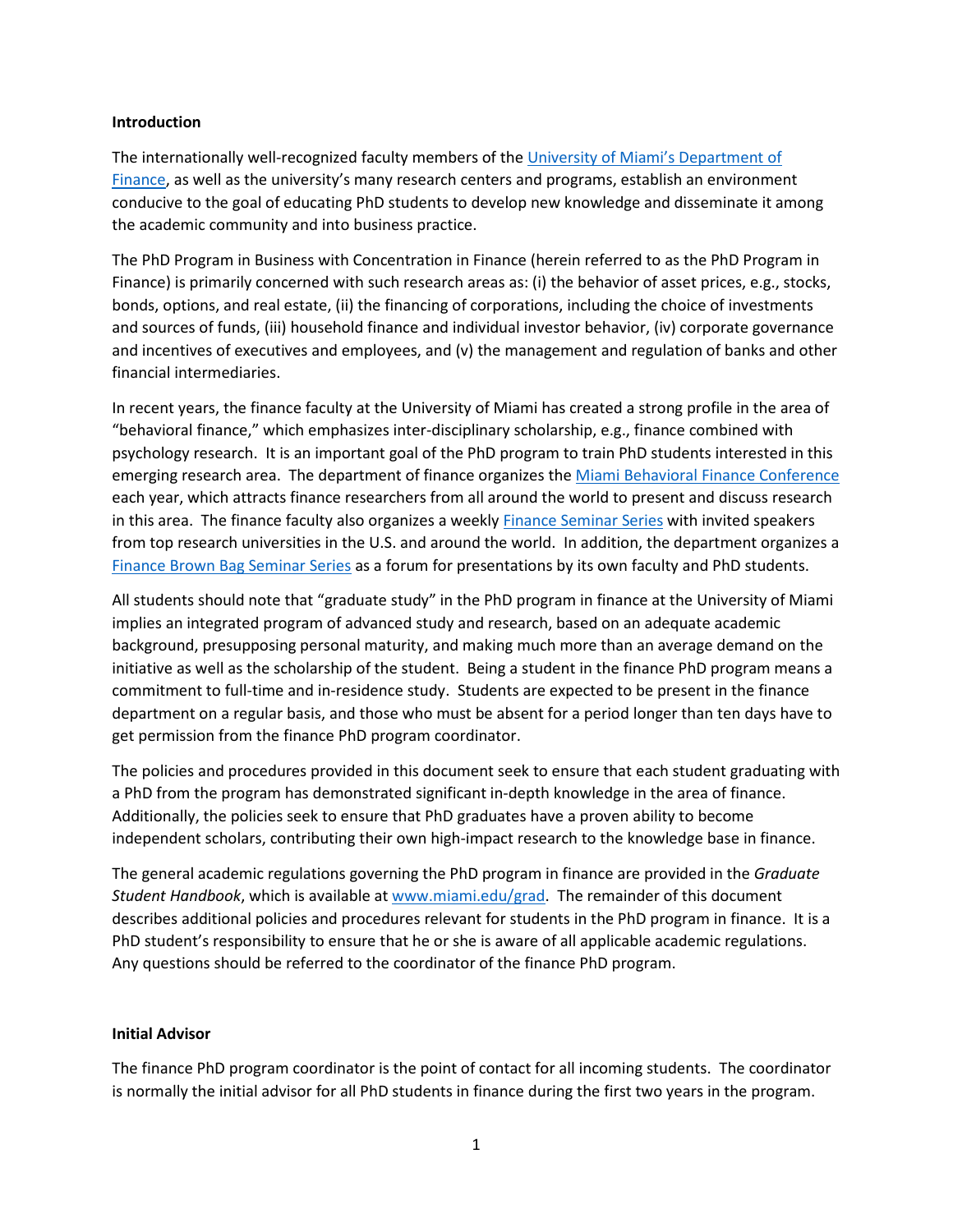The responsibilities of a student's initial advisor during the first two years in the program include assisting the student in designing an appropriate program of study based on the student's academic background and research interest.

#### **Pre PhD Program Requirement**

Incoming PhD students are required to complete the MS in Finance course Quantitative and Analytical Fundamentals for Finance (Bus 640) offered before the first semester. A grade of 3.3 (B+) is required. This requirement may be waived by the finance PhD program coordinator if a student can show evidence of successful performance in an equivalent course within the past three years.

#### **First Year Course Requirement**

During the first year, students are required to take courses from the University of Miami's Department of Economics and Department of Finance as part of their PhD core course education. There is minimal flexibility in the course selection to assure that each student has a critical knowledge base in the areas of economics, econometrics, and finance.

Fall semester:

- Microeconomic Theory (Eco 602)
- Macroeconomic Theory (Eco 601)
- Econometrics (Eco 600)
- Financial Economics I (Fin 705)

## Spring semester:

- Advanced Microeconomic Theory I (Eco 633)
- Choice of one other core course in economics or econometrics: Advanced Econometrics (Eco 620), Advanced Macroeconomic Theory (Eco 621), or Mathematical Economics II (Eco 612)
- Corporate Finance Theory (Fin 706)
- Empirical Methods in Finance (Fin 707)

All finance PhD students must maintain a cumulative GPA of 3.3 (B+) during the first year.

Before the start of each academic year prior to the admission to candidacy and the completion of the MBA or MS in Finance Course Requirement, a student is required to submit the "Proposed Program of Study" form (in the Appendix) specifying the courses the student plans to complete. A student's selection of courses has to be approved by the finance PhD program coordinator prior to registration. Any change to the proposed program of study has to be approved by the coordinator, following the submission of a new form.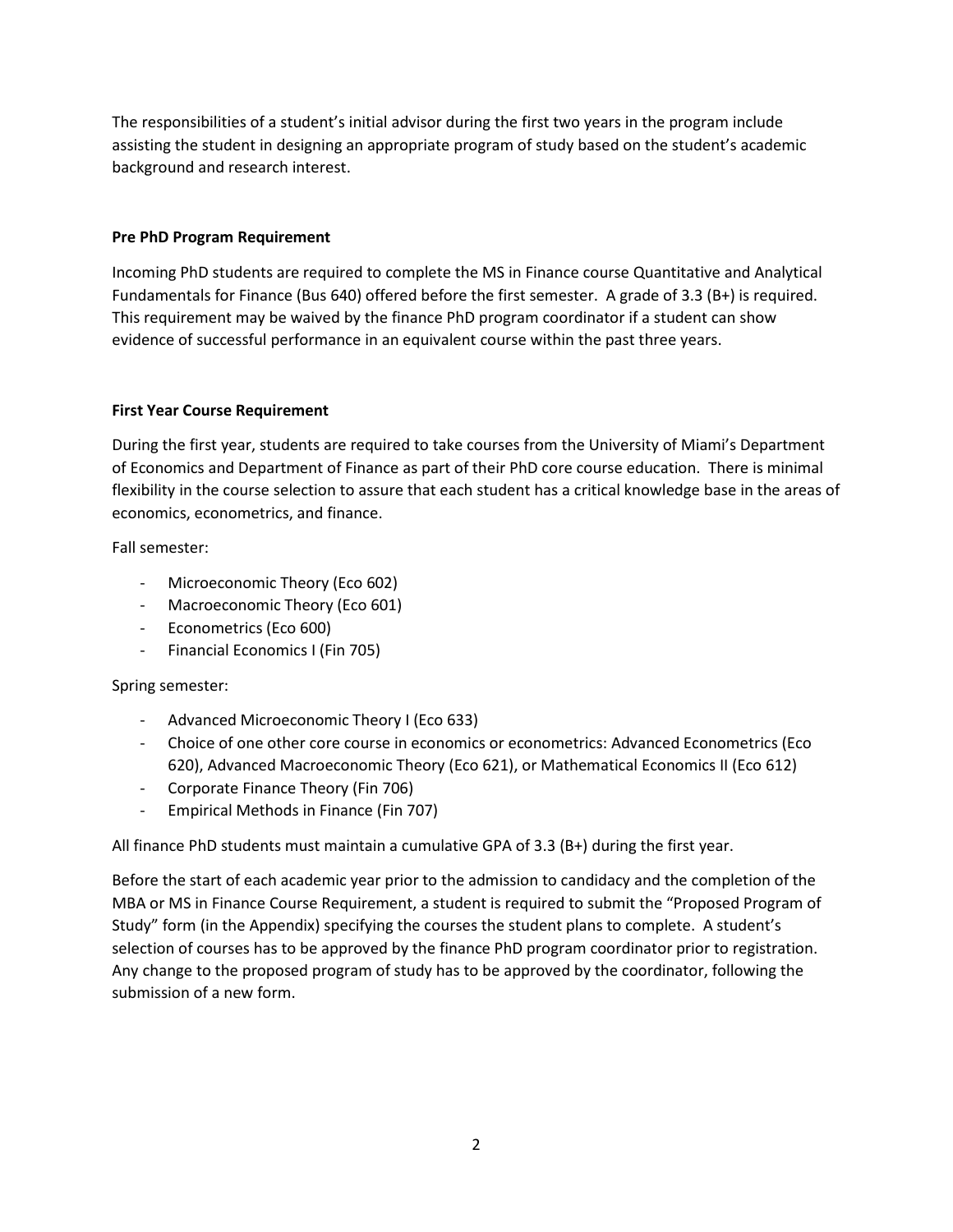#### **Qualifying Finance Exam**

In the summer of the first year, all finance PhD students are required to complete a qualifying finance exam. The exam is administered by the qualifying finance exam committee. The committee is chaired by the finance PhD program coordinator, and with the finance faculty teaching in the first year of the program as the other members. This exam covers each of the areas of finance covered in the PhD program in the first year.

The exam is scheduled for six hours and is graded pass or fail. A pass means that the student has demonstrated significant in-depth knowledge in the area of finance. A fail denotes significant deficiencies in the student's finance knowledge base and results in a periodic performance evaluation of "unsatisfactory." A student who fails the first qualifying finance exam is offered a second and final opportunity to take the exam at the end of the first summer. Any student who fails the qualifying finance exam two times is not allowed to continue as a PhD student in finance.

#### **Finance Database Boot Camp**

A Finance Database Boot Camp is offered during the summer of the first year. This boot camp is normally administered by one of the senior finance PhD students in the program. The goal is to introduce less experienced PhD students to the Wharton Research Data Services (WRDS), a commonly used research database used by finance researchers, as well as some other relevant databases. It is required for finance PhD students to participate in the boot camp during their first year in the program.

#### **First Year Summer Finance Paper**

Students must complete the summer paper requirement by the end of the first summer in the program. Two types of papers are allowed:

- Junior Co-Author. Work as a junior co-author with a finance faculty member.
- Original Research. Work on an original research paper, individually or jointly with another PhD student. If the paper is an extension of a paper previously written for a course, the extension must be significant and the original paper must be submitted with the summer paper.

The requirements and procedures are as follows:

- Students must be in residence and work during the summer.
- All papers must have substantial finance content.
- A student must submit the "First Year Summer Paper" form (see the Appendix) to the finance PhD program coordinator no later than the start of the summer.
- The summer paper must be submitted to the finance PhD program coordinator by the first day of the fall semester of the second year. It is evaluated by the finance PhD program coordinator, in consultation with the department chair and student's summer paper advisor. The summer paper will be graded pass or fail. A fail results in a periodic performance evaluation of "unsatisfactory."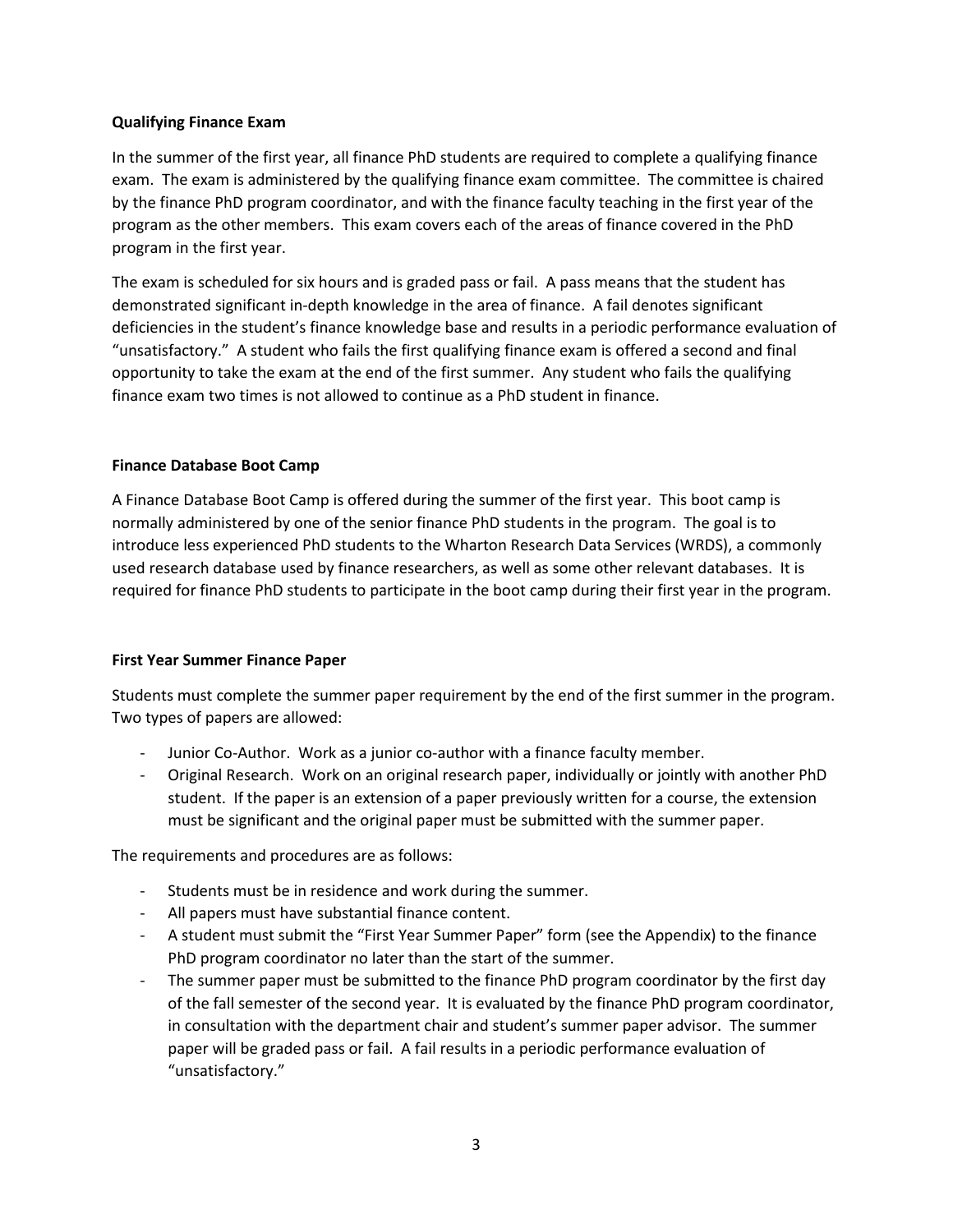#### **Second Year Course Requirement**

During the second year, students take courses from the School of Business Administration as well as other schools and departments at the University of Miami (e.g., Law, Psychology, Neuroscience) as part of their continued PhD course education. The goal is to (i) broaden a student's knowledge beyond the core courses, and (ii) deepen a student's base knowledge and introduce the student to the current research frontier. Some courses are required, but most are electives.

Fall semester:

- Financial Economics II (Fin 708)
- Choice of three additional PhD courses

Spring semester:

- Behavioral Finance (Fin 709)
- Choice of three additional PhD courses

All finance PhD students must continue to maintain a cumulative GPA of 3.3 (B+) also during the second year of the program.

#### **Second Year Finance Research Paper**

The ability of a student to become a scholar, contributing own high-impact research to the pre-existing knowledge base in the area of finance is a critical requirement in the finance PhD program.

The requirements and procedures are as follows:

- Students must be in residence and work during the summer.
- All papers must have substantial finance content.
- A student must submit the "Second Year Finance Research Paper" form (see the Appendix) to the finance PhD program coordinator no later than the start of the summer.
- A preliminary draft of the paper is due in the middle of the summer, and has to be submitted to the faculty advisor for the paper and the finance PhD program coordinator.
- The finance research paper must be submitted to the finance PhD program coordinator by the first day of the fall semester of the third year. It will be evaluated by a finance research paper committee. The finance PhD program coordinator, in consultation with the student's faculty advisor for the paper and the finance department chair, appoints the student's evaluation committee. The committee is chaired by the finance PhD program coordinator, and with regular (i.e., tenure or tenure track) finance faculty as the other members.
- If the paper is an extension of the summer paper or a paper previously written for a course, the extension must be significant and the original paper must be submitted with the finance research paper.

The finance research paper is graded pass or fail. A pass means that the student has the ability to become a scholar, contributing own high-impact research to the knowledge base in finance. A fail denotes significant deficiencies in the student's ability to become a scholar and results in a periodic performance evaluation of "marginal" or "unsatisfactory." A student who fails the finance research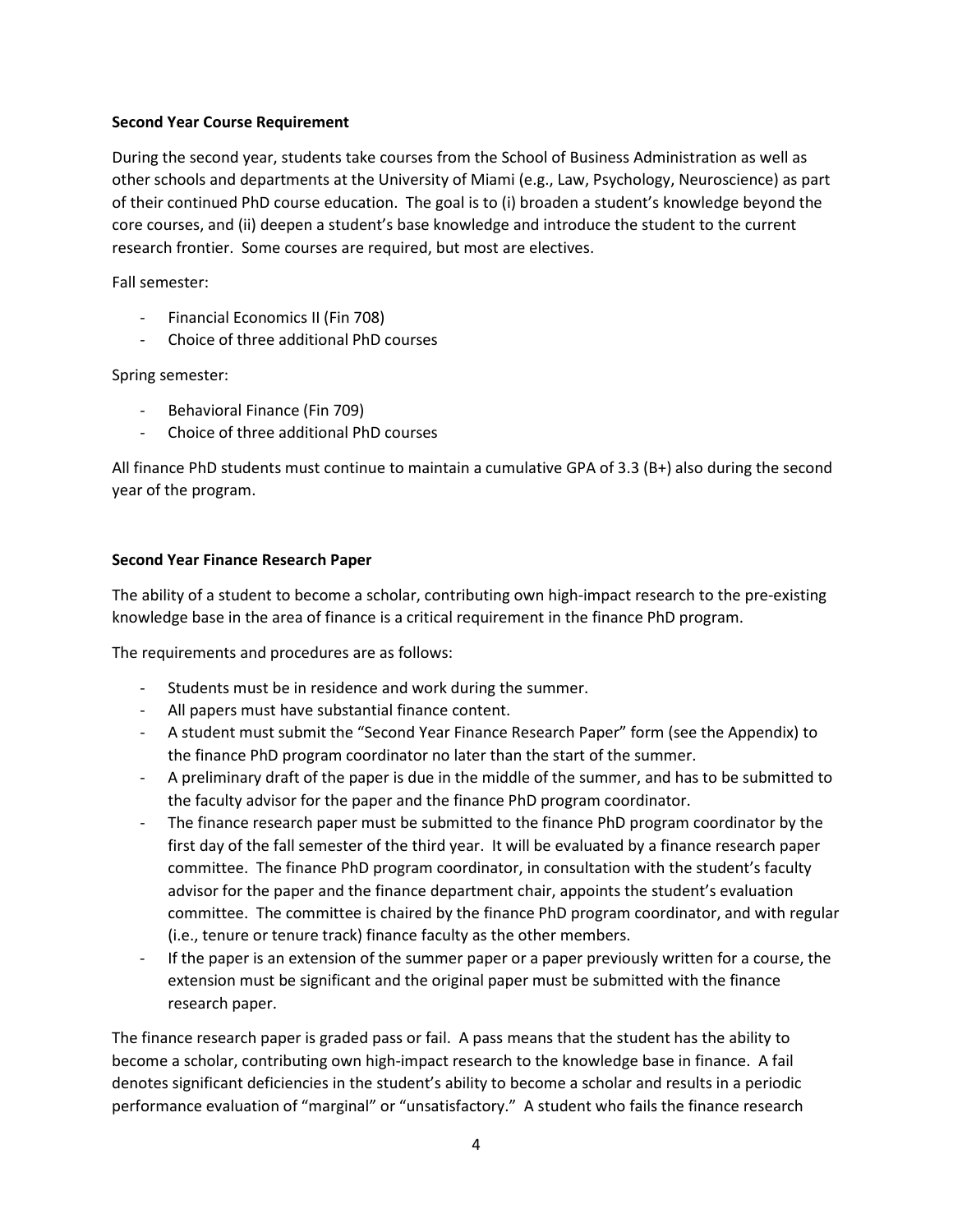paper is offered a second and final opportunity to revise and resubmit the finance research paper by the end of the fall of the third year of the program. Any student who fails the finance research paper requirement two times is not allowed to continue as a PhD student in finance.

#### **Admission to Candidacy and Dissertation Committee**

Students who have passed the qualifying finance exam and the finance research paper requirements, are admitted to candidacy for the PhD degree at the University of Miami.

When the student is admitted to candidacy, a dissertation committee is appointed by the department chair, in consultation with the finance PhD program coordinator and the PhD student. The committee must be comprised of at least four faculty members. One member is designated the chair of the committee, and must be a tenured faculty member in the finance department. The chair becomes the advisor of the student. Two other members must be regular finance faculty. The fourth must be an outside faculty member, i.e., a faculty member outside the finance department.

The responsibilities of the dissertation committee include:

- advising the student on the dissertation research.
- meeting with the student, at regular intervals, to review progress.
- reading and commenting on the draft dissertation.
- performing an annual performance evaluation of the student.
- meeting, when the dissertation is completed to conduct the final oral defense and to satisfy itself that the dissertation is a significant contribution to the base of finance knowledge.

A student may request a change of advisor. To ensure an orderly change, a student requesting a change of advisor has to complete the "Change of Responsibility for PhD Student Advising" form, and submit it to the finance PhD program coordinator.

#### **Proposal**

Students are required to present a proposal to the dissertation committee by the end of the summer of the third year in the program. The proposal is based on a complete academic research paper on a topic of the student's choice. The student must distribute the paper to be presented at the minimum one week before the proposal.

A complete paper will at the minimum consist of:

- A clear description of the research question and the contribution to pre-existing work
- A review of related literature
- If empirical paper:
	- o overview of empirical predictions
	- o description of data
	- o discussion of empirical methodology
	- o empirical analysis of data
- If theory paper: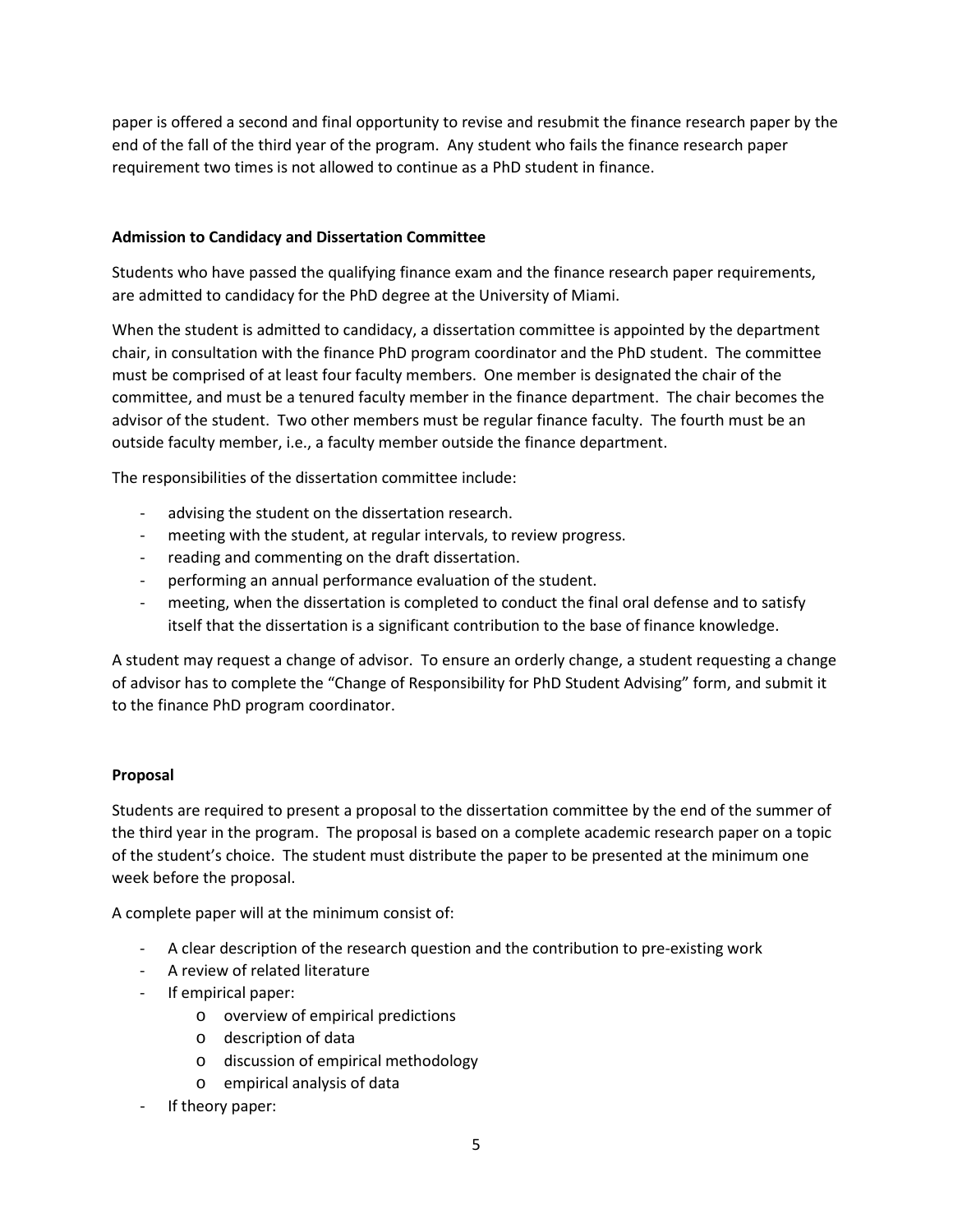- o discussion of assumptions
- o derivation of model
- o discussion of empirical predictions from model
- Discussion of approach to develop the proposal into a competitive job market paper

The student's dissertation committee will evaluate the proposal, and vote pass or fail. If a strict majority votes pass, the student is expected to continue to develop the proposal into a competitive job market paper, and work on the remainder of the dissertation. If the student fails, it results in a periodic performance evaluation of "unsatisfactory." A student who fails the proposal is offered a second and final opportunity to present a proposal in the fall of the fourth year in the program. Any student who fails the proposal two times is not allowed to continue as a PhD student in finance.

#### **MBA or MS in Finance Course Requirement**

In addition to the aforementioned PhD courses, all students are also required to take three MBA or MS in Finance courses. Suggested courses include Financial Investments (Fin 650) and Corporate Finance (Fin 670). A student's choice of MBA or MS in Finance courses has to be pre-approved by the finance PhD program coordinator. The goal of this requirement is to ensure that all finance PhD students have basic intuition of the finance concepts discussed in such classes. Many students will end up teaching in MBA or MS in Finance programs after graduating with a PhD in finance. Students are encouraged to complete these courses with instructors who are recognized for their successful MBA teaching styles.

Students must satisfy this requirement no later than at the end of the summer of the third year in the program. A cumulative GPA of 3.3 (B+) is required. The MBA or MS in Finance course requirement may be waived by the finance PhD program coordinator if a student can show evidence of successful performance in equivalent courses within the past three year. For example, this requirement may be waived for PhD students who already have an MBA recently from a business school of equivalent quality to the University of Miami.

## **Pre-Seminar Workshop and Behavioral Finance Conference Requirement**

Students must complete the Pre-Seminar Doctoral Workshop in Finance (Fin 715) during each semester of their first to fourth year in the finance PhD program.

Students are also required to actively participate in the annual Behavioral Finance Conference organized by the finance department at the University of Miami during each of their years in the program. At the minimum, students are required to attend all the paper presentations.

## **Research Presentation Requirement**

Students are required to present their research at the University of Miami two times in each of the third and fourth years. The proposal requirement or a finance brown-bag seminar counts towards this requirement. At least three finance faculty members must be present at each presentation.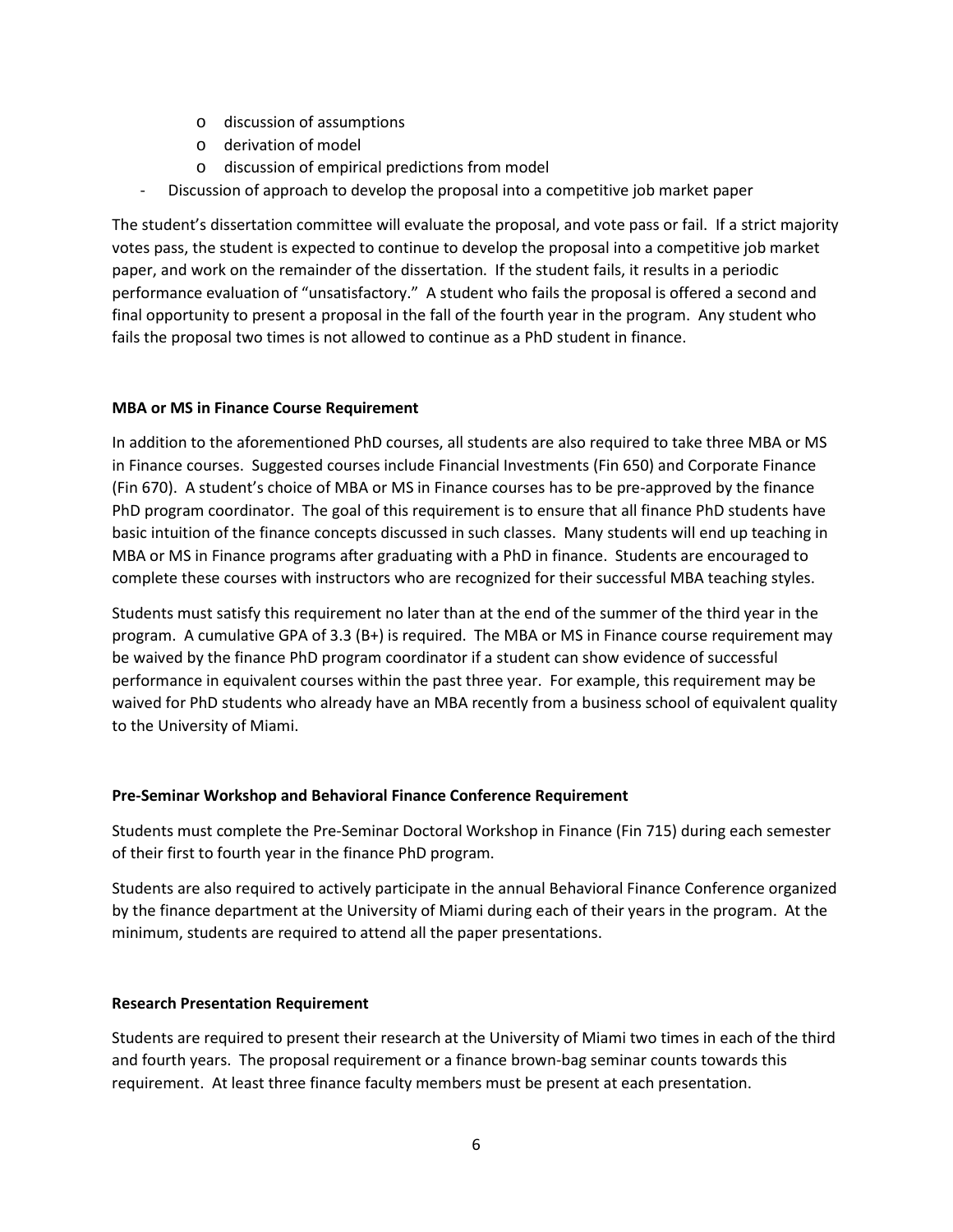When a student has completed a significant portion of the dissertation, the student must present in a workshop for all the finance faculty. The presentation is normally part of the finance department's weekly seminar series, and may only be scheduled by the dissertation committee chair. The student must distribute the paper to be presented at the minimum one week before the workshop. The goal of this presentation is to prepare the student for the job market. After the workshop, the finance faculty will meet to discuss the research and provide written feedback.

## **Final Oral Dissertation Defense**

A final oral defense of the dissertation is required. The goal is to ensure that each student graduating with a PhD in finance from the University of Miami has (i) demonstrated significant in-depth knowledge in the area of finance, and (ii) a proven ability to become an independent scholar, contributing their own high-impact research to the knowledge base in finance.

The student's dissertation committee will evaluate the defense, and vote pass or fail. If a strict majority votes pass, the student passes the defense and is expected to graduate with a PhD in finance from the University of Miami. If the student fails, it results in a periodic performance evaluation of "unsatisfactory" and the dissertation committee must decide whether the student will be offered a second and final opportunity to defend the dissertation. The dissertation committee evaluating the defense a second time must be the same as the first time.

## **Student Performance Evaluation**

Each student is subject to an annual performance evaluation in the spring of each year. Students are required to schedule a meeting with their advisor. At least one week before the meeting, the student must send the advisor the "Annual Performance Evaluation" form (see the Appendix) and a current academic CV.

At the minimum, the following should be discussed in the annual performance evaluation meeting:

- Is the student making significant progress compared to the department's expectations?
- If in first or second year, is the student taking appropriate courses?
- Does the student experience any academic difficulties?
- If in third or fourth year, is the student making significant progress on the dissertation? Is the student at risk of running out of time?
- What can the finance department do to increase the student's research productivity and otherwise enhance the student's professional development in the PhD program?

The evaluation criteria include progress on course work, performance on the qualifying finance exam, progress on the proposal and the dissertation, and other performance (e.g., research assistant responsibilities, participation in finance seminars, and tutoring and teaching responsibilities). The annual evaluation for each student must be one of: (i) satisfactory, (ii) marginal, or (iii) unsatisfactory. The annual student performance evaluation, and an explanation, will be shared with the student by the finance PhD program coordinator.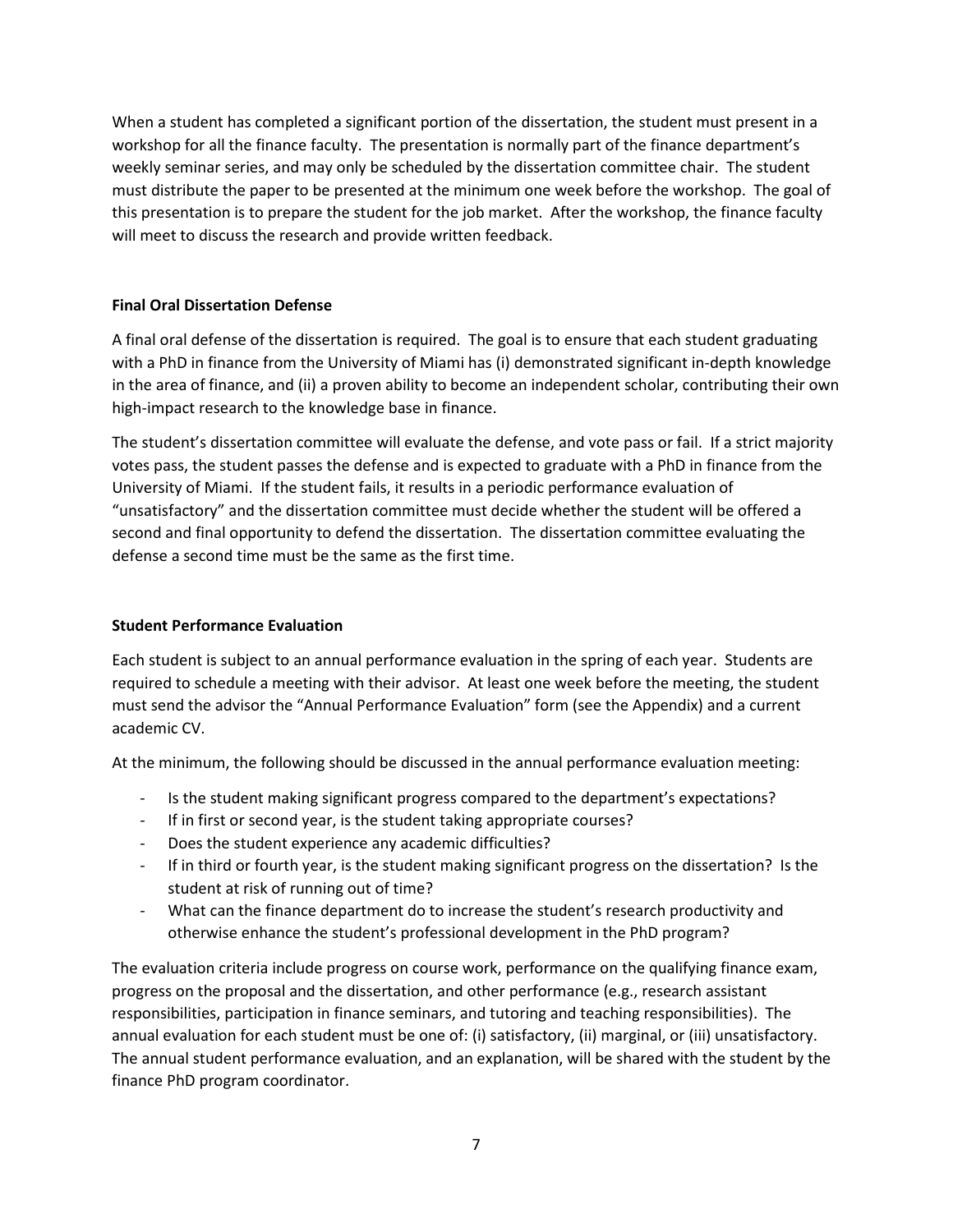Each student is also subject to periodic performance evaluations at times of critical requirements in the PhD program. Students who fail the Finance Qualifying Exam, the First Year Summer Finance Paper, the Second Year Finance Research Paper, or the Proposal Requirement will receive an unsatisfactory periodic performance evaluation.

Students who receive a marginal or an unsatisfactory performance evaluation will be sent a warning by the finance PhD program coordinator indicating that they may not be allowed to continue in the PhD program if the following annual or periodic evaluation is unsatisfactory. Students who receive two consecutive unsatisfactory evaluations, or who receive a marginal evaluation followed consecutively by an unsatisfactory evaluation, will not be allowed to continue in the finance PhD program.

#### **Financial Assistance**

There are several sources of assistance for finance PhD students, including:

- Tuition and Health Insurance. Students receive full tuition and health insurance for five years, conditional on being in residence and receiving satisfactory performance evaluations. Students remaining in the program after five years will be charged full tuition.
- Stipend. Students receive a stipend for four years of full-time in-residence study, conditional on receiving satisfactory performance evaluations. Student may receive stipend support for a fifth and final year, conditional on satisfactory performance evaluations and teaching one finance course one time during their third to fifth year in the program.
- Research Funding. Support may be provided for a student to: i) travel to a top finance conference (e.g., the American Finance Association's annual conference), ii) purchase data to support the student's research (conditional that the data become property of the department), or iii) perform human subjects research (conditional on approval by the Human Subjects Research Office at the University of Miami). Pre-approval by the finance PhD program coordinator is required before research funding may be provided.

Students must work as a tutor for undergraduate students during two hours per week from the start of the program. In addition, students are required to assist finance faculty members with their research (and teaching to some extent) up to ten hours per week. Before the start of each academic year, the finance PhD program coordinator will assign each student to a faculty member based on faculty needs and PhD students' research interests and capabilities. The goal is to seek to ensure that this requirement also has positive impact on the PhD student's research productivity.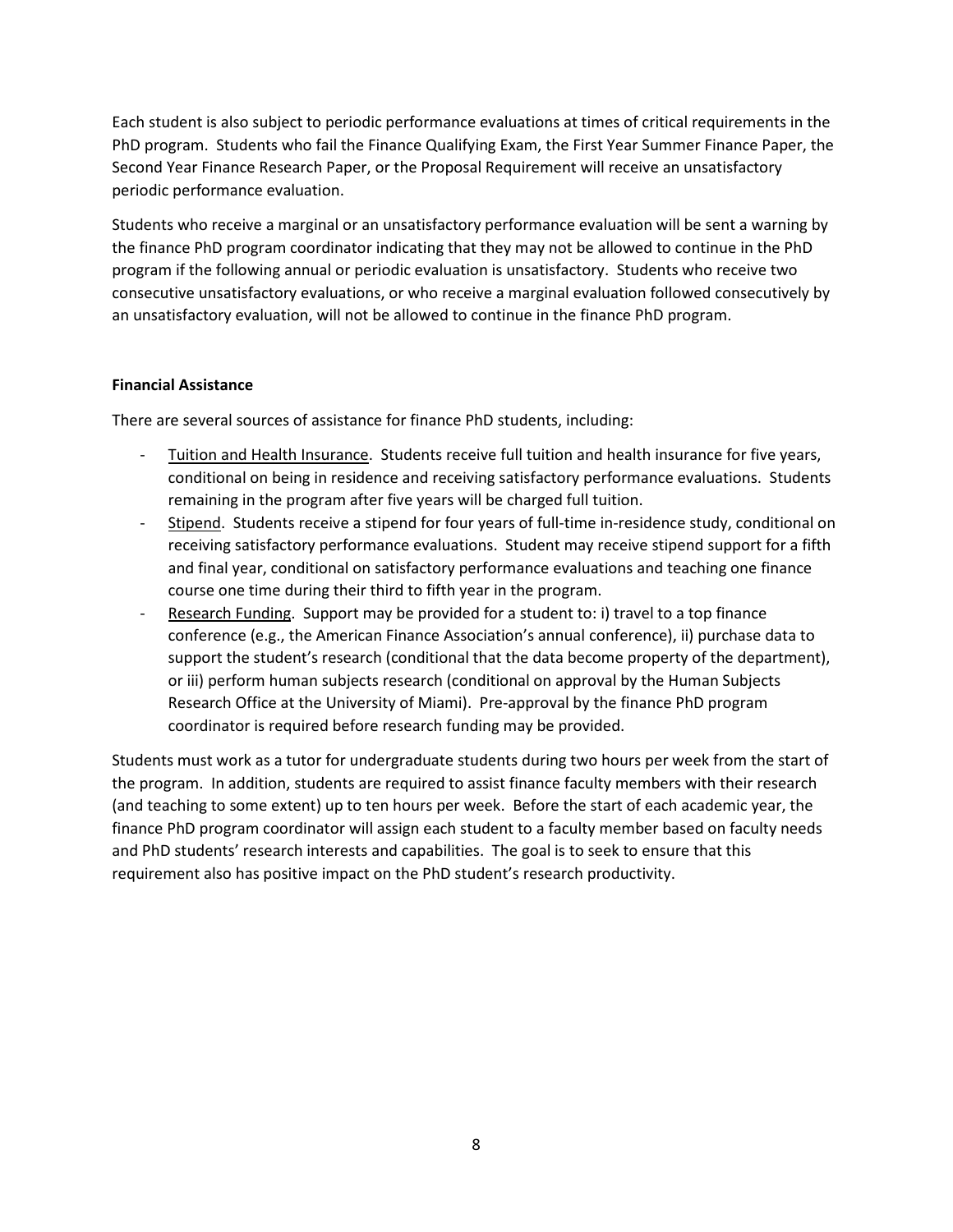# **Appendix I**

# **Proposed Program of Study Form**

| Change of Previous Proposed Program of Study?<br>Yes | No |         |
|------------------------------------------------------|----|---------|
| <b>First Year</b>                                    |    |         |
| Fall Semester: Course & Department & Number          |    | Credits |
|                                                      |    |         |
|                                                      |    |         |
|                                                      |    |         |
|                                                      |    |         |
|                                                      |    |         |
| Spring Semester: Course & Department & Number        |    | Credits |
|                                                      |    |         |
|                                                      |    |         |
|                                                      |    |         |
|                                                      |    |         |
|                                                      |    |         |
|                                                      |    |         |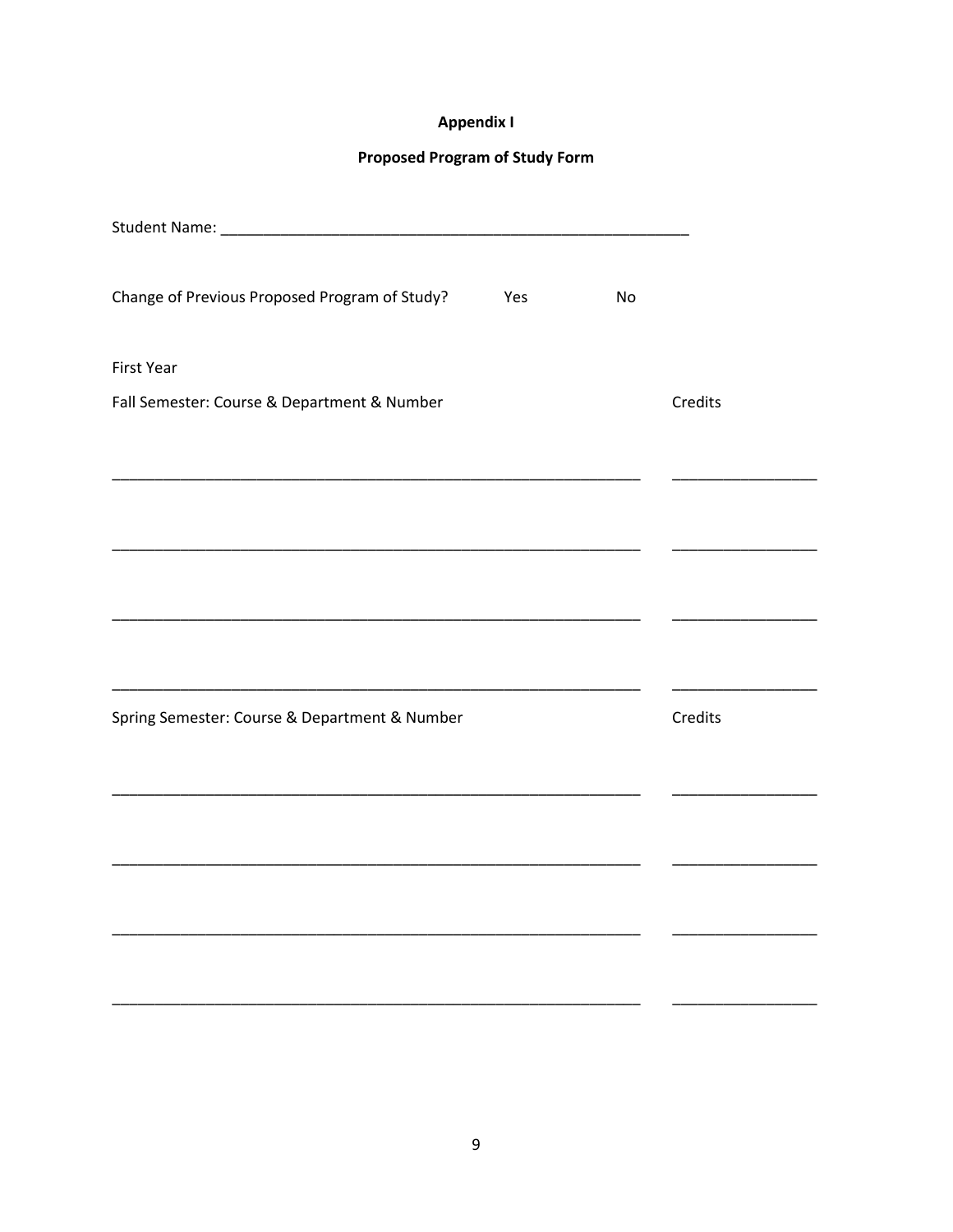| Second Year                                   |         |
|-----------------------------------------------|---------|
| Fall Semester: Course & Department & Number   | Credits |
|                                               |         |
|                                               |         |
| Spring Semester: Course & Department & Number | Credits |
|                                               |         |
|                                               |         |
|                                               |         |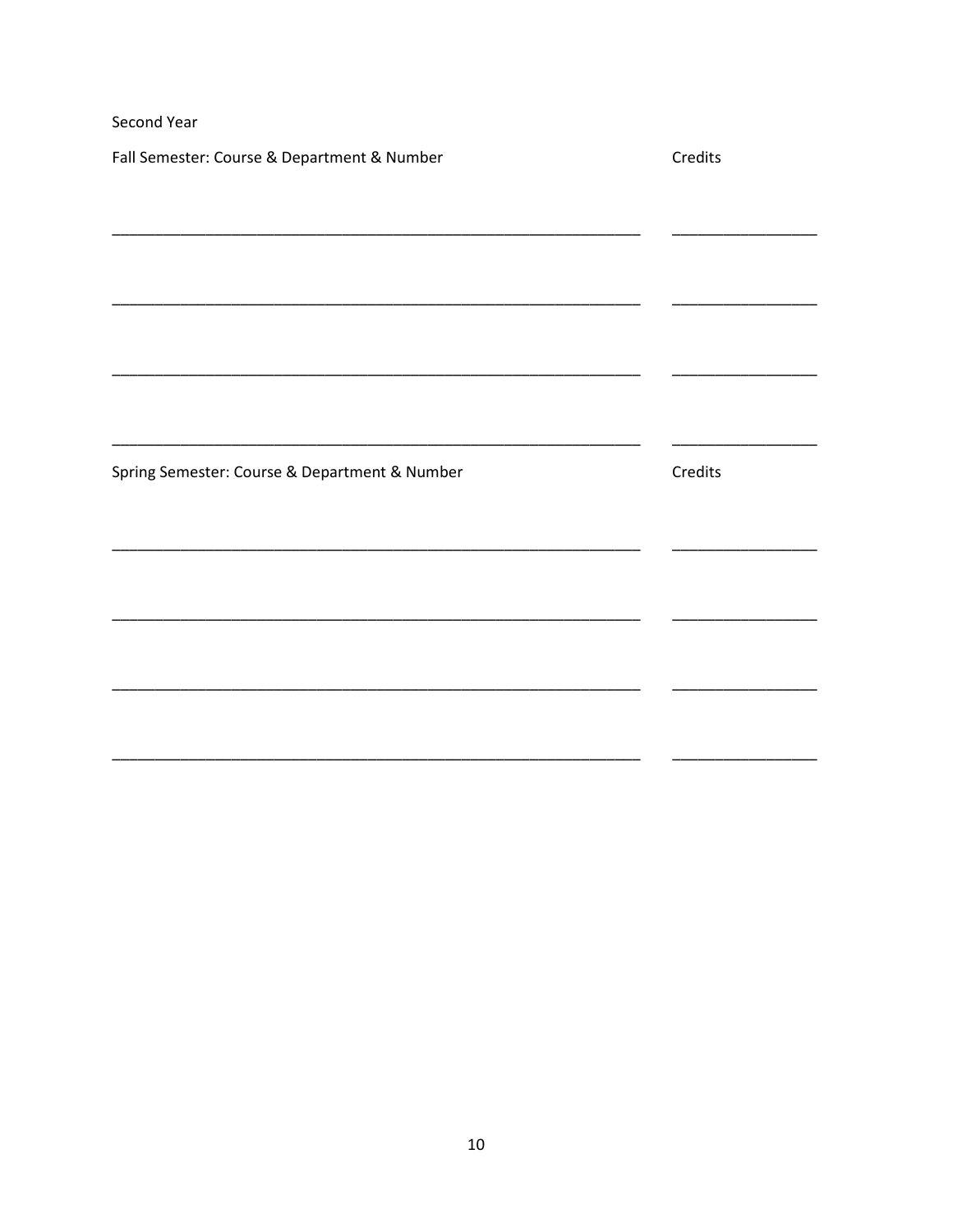| MBA or MS in Finance Course Requirement Waived?            | Yes | No      |
|------------------------------------------------------------|-----|---------|
| MBA or MS in Finance Courses: Course & Department & Number |     | Credits |
|                                                            |     |         |
|                                                            |     |         |
| <b>Student Signature</b>                                   |     | Date    |
| Signature of Finance PhD Program Coordinator               |     | Date    |
|                                                            |     |         |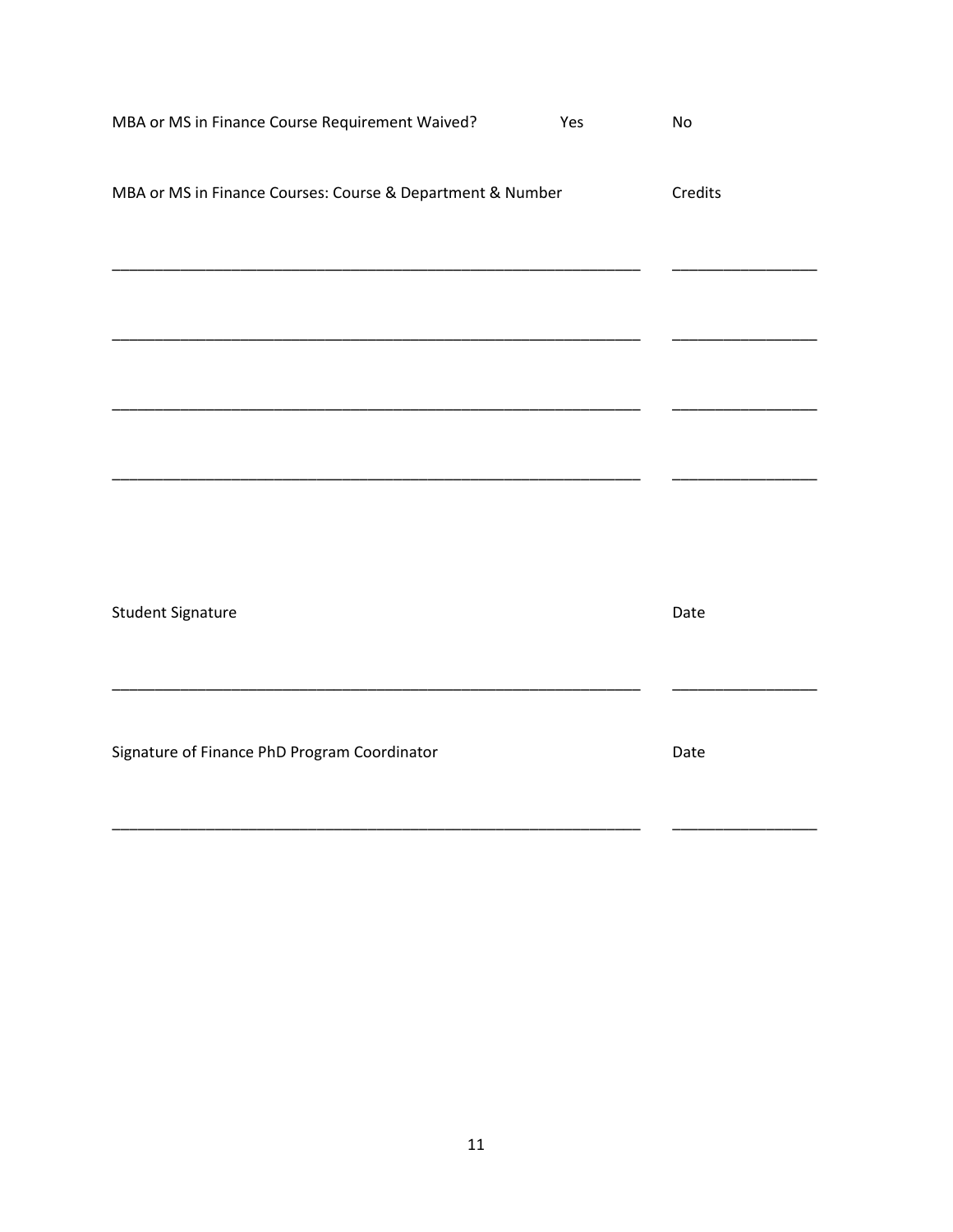# **Appendix II**

## **First Year Summer Finance Paper Form**

|                             | Type of Paper: Junior Co-Author Original Research              |     |    |      |
|-----------------------------|----------------------------------------------------------------|-----|----|------|
|                             | Extension of Paper Previously Written for Course?              | Yes | No |      |
| Tentative Area of Research: |                                                                |     |    |      |
|                             |                                                                |     |    |      |
|                             |                                                                |     |    |      |
|                             |                                                                |     |    |      |
|                             |                                                                |     |    |      |
|                             |                                                                |     |    |      |
|                             |                                                                |     |    |      |
|                             | Name and Signature of Finance Faculty Advisor for Summer Paper |     |    | Date |
|                             |                                                                |     |    |      |
|                             |                                                                |     |    |      |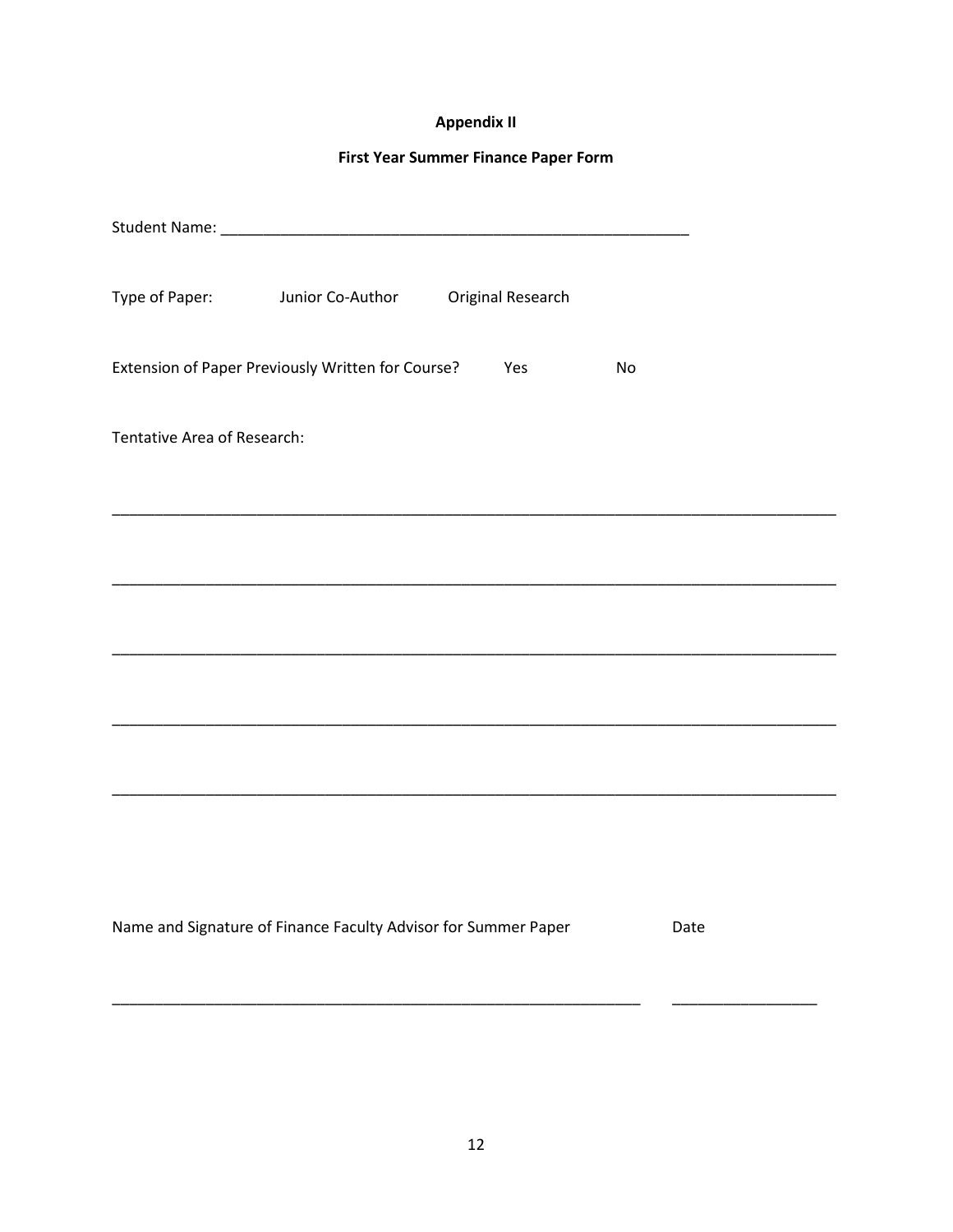# **Appendix III**

## **Second Year Finance Research Paper Form**

|                                       | Type of Paper: Junior Co-Author                   | Original Research |    |  |
|---------------------------------------|---------------------------------------------------|-------------------|----|--|
| Extension of First Year Summer Paper: |                                                   | Yes               | No |  |
|                                       | Extension of Paper Previously Written for Course: | Yes               | No |  |
| Tentative Area of Research:           |                                                   |                   |    |  |
|                                       |                                                   |                   |    |  |
|                                       |                                                   |                   |    |  |
|                                       |                                                   |                   |    |  |
|                                       |                                                   |                   |    |  |
|                                       |                                                   |                   |    |  |
|                                       |                                                   |                   |    |  |

Name and Signature of Finance Faculty Advisor for Finance Research Paper Date

\_\_\_\_\_\_\_\_\_\_\_\_\_\_\_\_\_\_\_\_\_\_\_\_\_\_\_\_\_\_\_\_\_\_\_\_\_\_\_\_\_\_\_\_\_\_\_\_\_\_\_\_\_\_\_\_\_\_\_\_\_\_ \_\_\_\_\_\_\_\_\_\_\_\_\_\_\_\_\_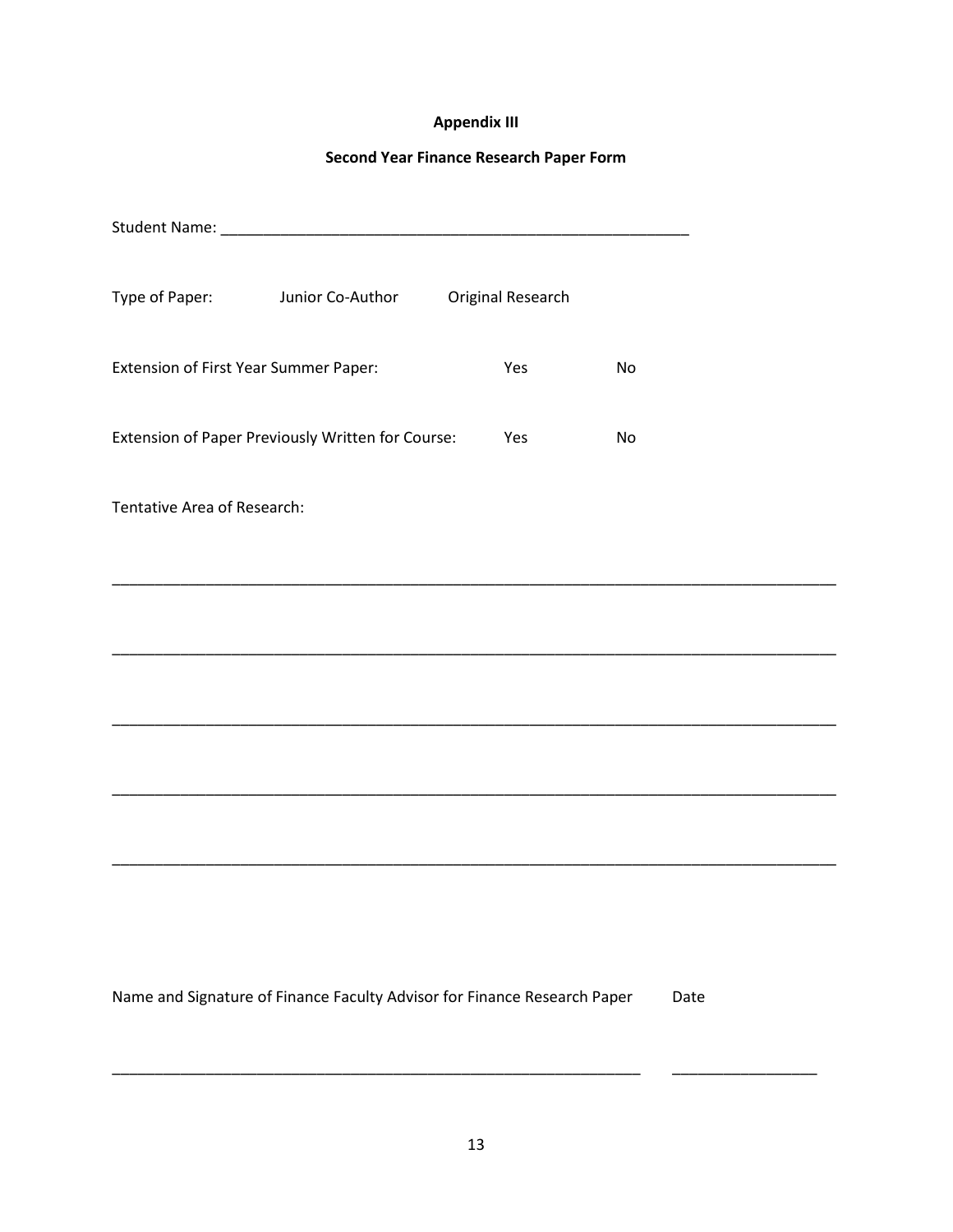# **Appendix IV**

# **Change of Responsibility for PhD Student Advising**

| in preparation for the PhD dissertation and the final oral dissertation defense. |       |
|----------------------------------------------------------------------------------|-------|
| Name and Signature of New Advisor (Dissertation Chair)                           | Date  |
| Names and Signatures of Other Dissertation Committee Members                     | Dates |
| <u> 1989 - Johann Stoff, amerikansk politiker (d. 1989)</u>                      |       |
|                                                                                  |       |
| The change of advisor for this student has my approval.                          |       |
| Name and Signature of Current Advisor                                            | Date  |
| <b>Student Signature</b>                                                         | Date  |

\_\_\_\_\_\_\_\_\_\_\_\_\_\_\_\_\_\_\_\_\_\_\_\_\_\_\_\_\_\_\_\_\_\_\_\_\_\_\_\_\_\_\_\_\_\_\_\_\_\_\_\_\_\_\_\_\_\_\_\_\_\_ \_\_\_\_\_\_\_\_\_\_\_\_\_\_\_\_\_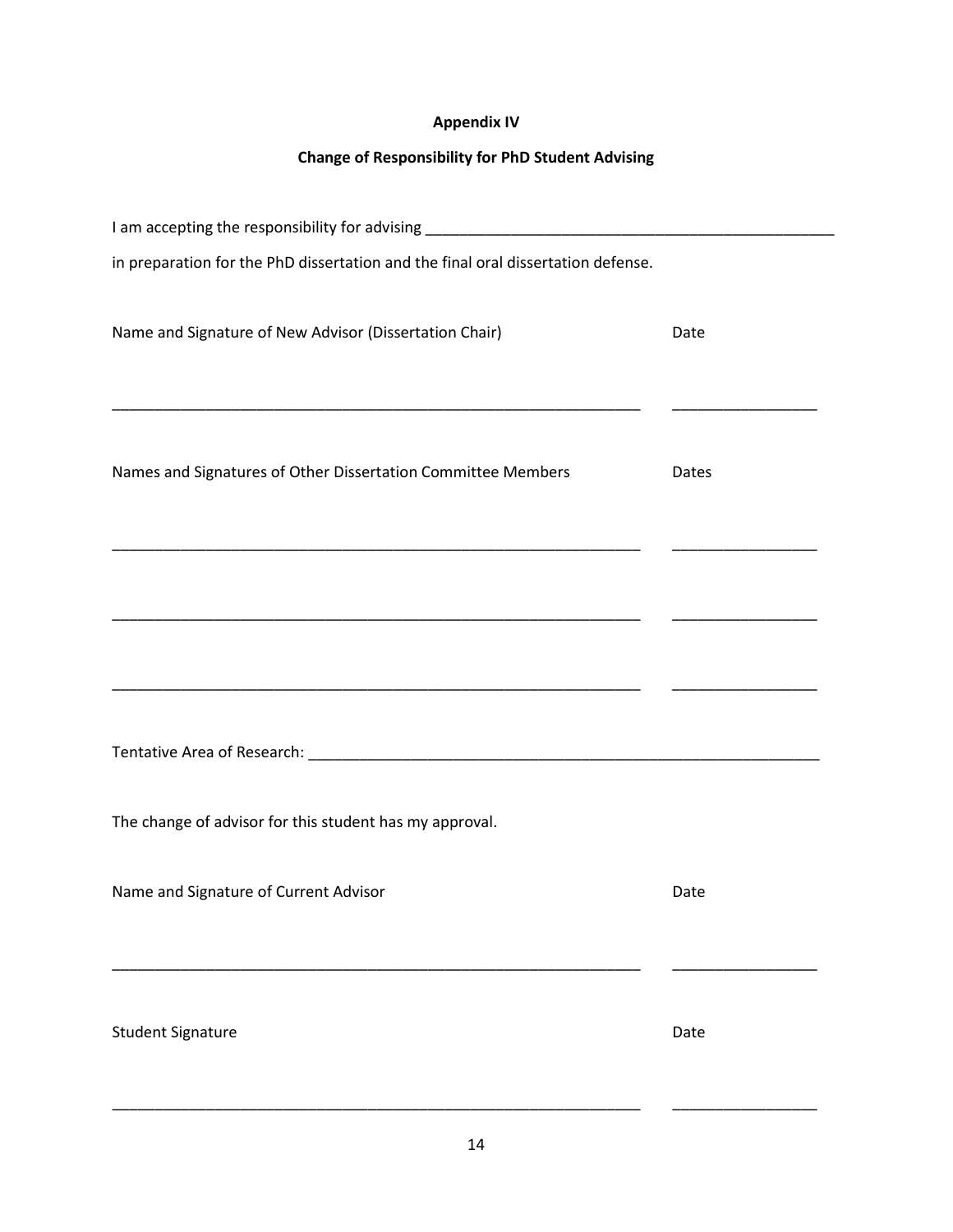# **Appendix V**

# **Annual Performance Evaluation Form**

| <b>First Year Course Requirement</b>          |                   |
|-----------------------------------------------|-------------------|
| Fall Semester: Course & Department & Number   | Credits & Grade   |
|                                               |                   |
|                                               |                   |
|                                               |                   |
|                                               |                   |
|                                               |                   |
|                                               |                   |
| Spring Semester: Course & Department & Number | Credits & Grade   |
|                                               |                   |
|                                               |                   |
|                                               |                   |
|                                               |                   |
|                                               |                   |
|                                               |                   |
|                                               | GPA (Cum. Year 1) |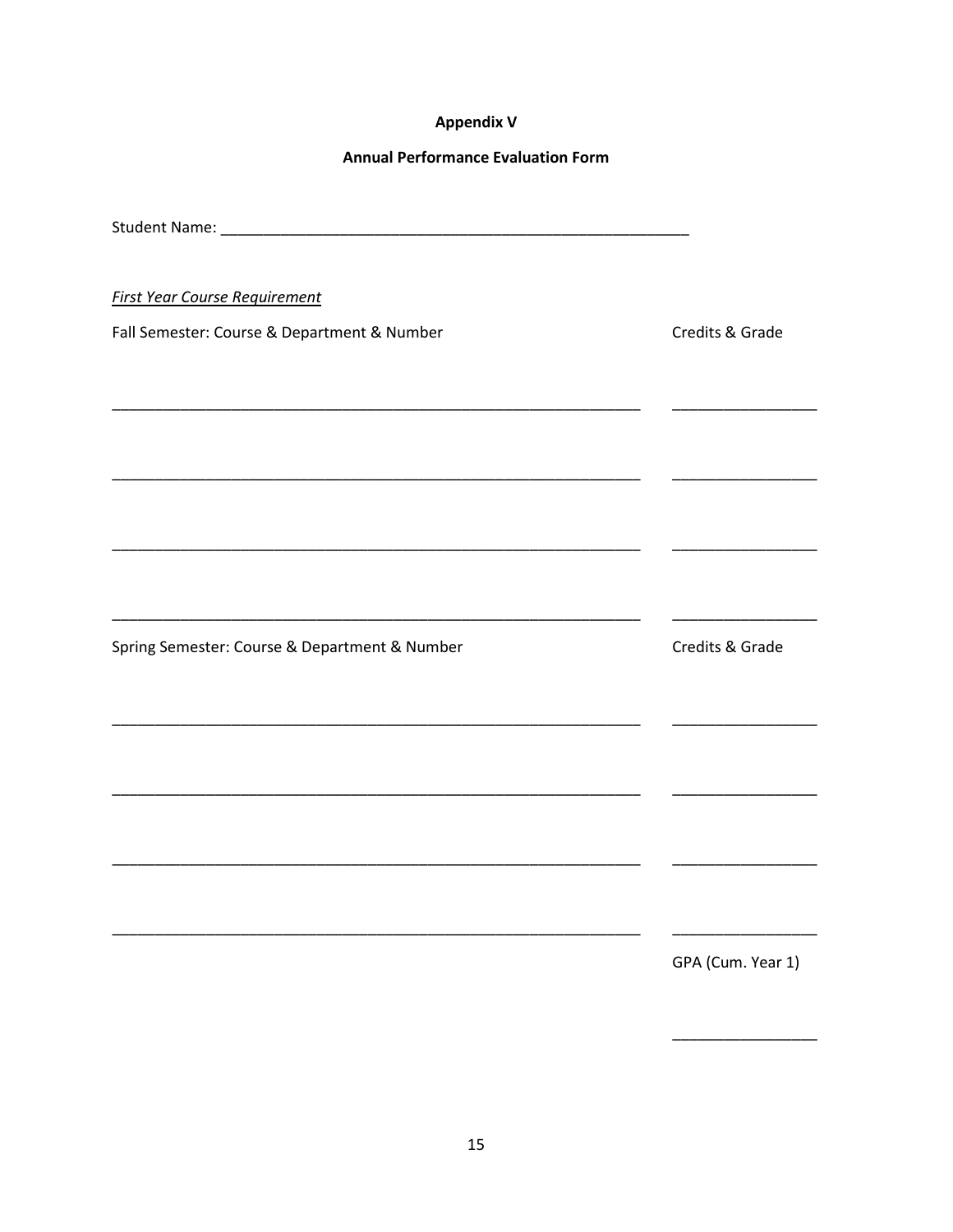| <b>Qualifying Finance Exam (1st attempt)</b>      | Pass | Fail |                       |
|---------------------------------------------------|------|------|-----------------------|
| Qualifying Finance Exam (2 <sup>nd</sup> attempt) | Pass | Fail | N/A                   |
|                                                   |      |      |                       |
| Attended "Finance Database Boot Camp"             | Yes  | No   |                       |
| <b>First Year Summer Paper</b>                    | Pass | Fail |                       |
| <b>Second Year Course Requirement</b>             |      |      |                       |
| Fall Semester: Course & Department & Number       |      |      | Credits & Grade       |
|                                                   |      |      |                       |
|                                                   |      |      |                       |
|                                                   |      |      |                       |
|                                                   |      |      |                       |
|                                                   |      |      |                       |
|                                                   |      |      |                       |
| Spring Semester: Course & Department & Number     |      |      | Credits & Grade       |
|                                                   |      |      |                       |
|                                                   |      |      |                       |
|                                                   |      |      |                       |
|                                                   |      |      |                       |
|                                                   |      |      |                       |
|                                                   |      |      |                       |
|                                                   |      |      |                       |
|                                                   |      |      | GPA (Cum. Year 1 & 2) |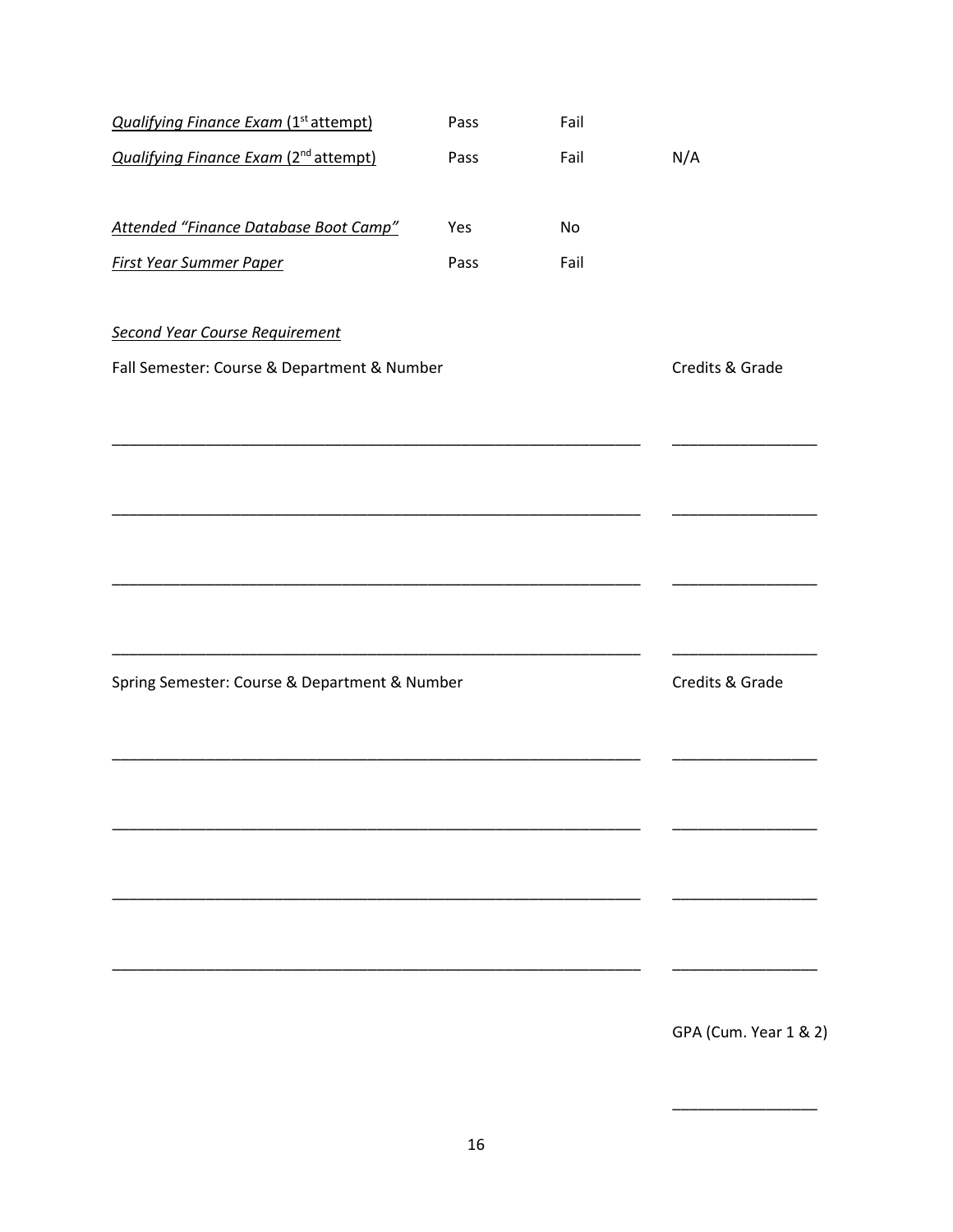| Second Year Finance Research Paper (1 <sup>st</sup> attempt) |    | Pass | Fail            |      |
|--------------------------------------------------------------|----|------|-----------------|------|
| Second Year Finance Research Paper (2 <sup>st</sup> attempt) |    | N/A  | Pass            | Fail |
|                                                              |    |      |                 |      |
| Yes                                                          | No |      |                 |      |
|                                                              |    |      |                 |      |
|                                                              |    |      |                 |      |
|                                                              |    |      |                 |      |
|                                                              |    |      |                 |      |
|                                                              |    |      |                 |      |
|                                                              |    |      |                 |      |
|                                                              |    |      |                 |      |
|                                                              |    |      |                 |      |
|                                                              |    |      |                 |      |
|                                                              |    |      |                 |      |
| Pass<br>Fail                                                 |    |      |                 |      |
| Fail                                                         |    | N/A  |                 |      |
|                                                              |    |      |                 |      |
| <b>MBA or MS in Finance Course Requirement</b>               |    |      |                 |      |
|                                                              |    |      | Credits & Grade |      |
|                                                              |    |      |                 |      |
|                                                              |    |      |                 |      |
|                                                              |    |      |                 |      |
|                                                              |    |      |                 |      |
|                                                              |    |      |                 |      |
|                                                              |    |      | GPA             |      |
|                                                              |    |      |                 |      |
|                                                              |    |      |                 |      |

\_\_\_\_\_\_\_\_\_\_\_\_\_\_\_\_\_